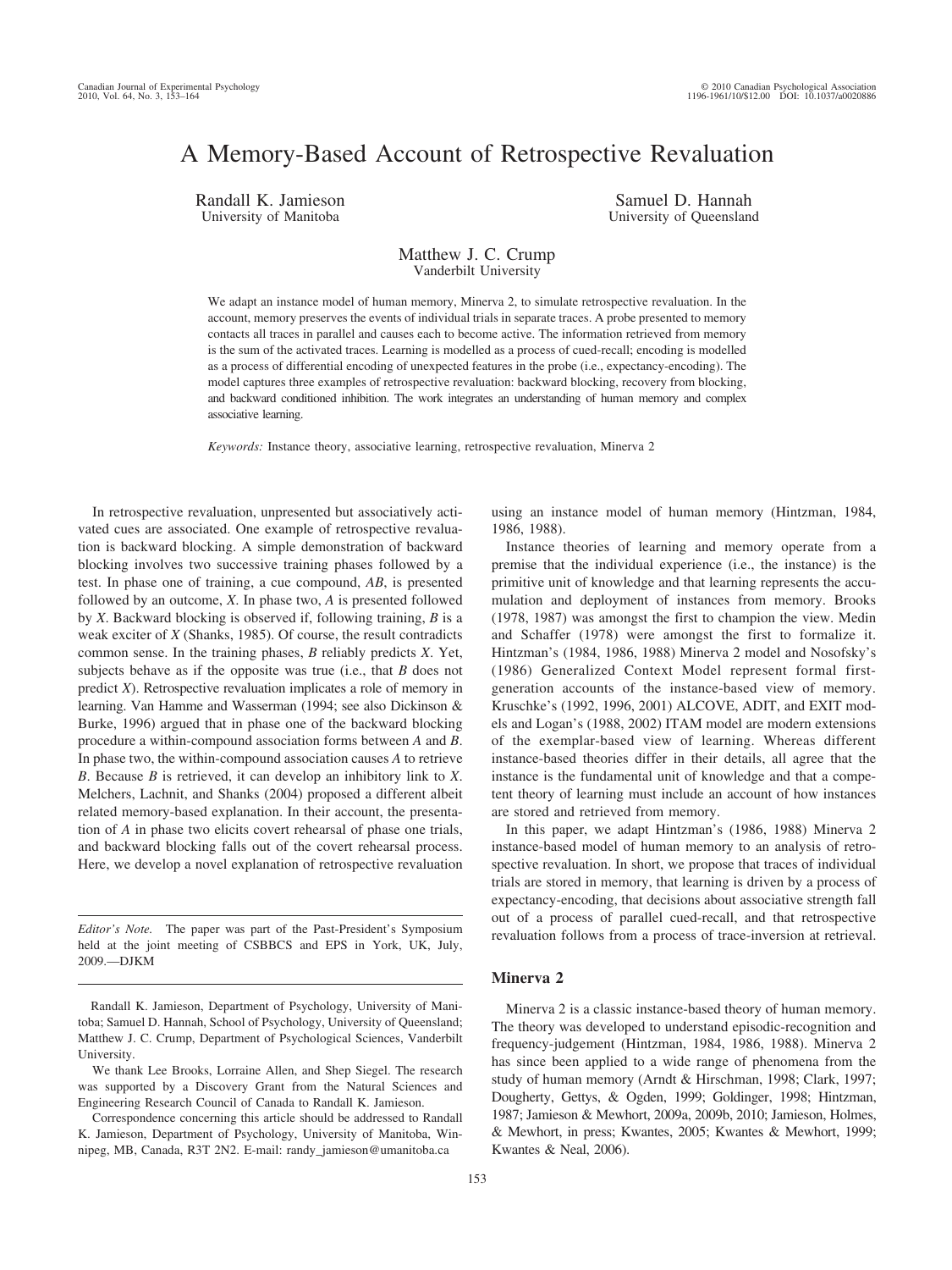Informally, Minerva 2 is a theoretical framework that articulates the memorial processes involved in representing, storing, and retrieving instances of experience. A first central assumption of the model is that each individual experience is represented in memory by a unique trace. A second central aspect of Minerva 2 is the retrieval process. In the model, retrieval is cue-driven and parallel. When a cue (i.e., a memory probe) is presented, it activates all traces in memory. Each trace's activation is in proportion to its similarity to the probe. The information retrieved from memory is the sum of the activated instances, a structure called *the echo*. Because the probe retrieves traces similar to it, a probe will retrieve a representation of itself from memory. Because a probe retrieves whole traces, a probe also retrieves events it has cooccurred with in the past. This is the mechanism that Minerva 2 uses to accomplish cued recall, and it is the mechanism that we will use to model associative learning.

Formally, Minerva 2 is a computational theory of memory. In the model, a stimulus, or event, is represented by a vector of *n* elements or features. These features can refer to specific stimulus properties (e.g., has wings) or can be read as information states (e.g., neural potentials). Each feature takes one of three discrete values:  $+1$ ,  $-1$ , or 0. A value of  $+1$  or  $-1$  indicates the feature is relevant to the stimulus description; a value of 0 indicates the feature is either indeterminate or irrelevant to the stimulus description.

Co-occurrence of events is represented by summing event representations to form a single vector. For example, if two events *A* # [0, 0, 0, 0, 0, 1, 1, 0, 0, 0, 0, 0] and *B* # [0, 0, 0, 0, 0, 0, 0, 0,  $0, -1, 1, 0$ ] co-occur, their co-occurrence is represented as  $AB = A + B = [0, 0, 0, 0, 0, 1, 1, 0, 0, -1, 1, 0]$ . Generally, a representation of *A* shares no features with *B* (as in the example).

Memory, *M*, is a two dimensional matrix. Each row in the matrix stores an instance. Each column corresponds to a feature. Encoding an event vector, *E*, involves copying the elements of *E* to a row in the memory matrix. The model accommodates variation in the quality of encoding by varying the probability with which each element in a stimulus vector is copied to memory. The probability of storing each element in memory is a model parameter, *L*. An element that is not stored is copied to memory as a value of 0. Thus, as *L* increases, items are stored more completely in memory.

In the model, all retrieval is cued. When a cue is presented, it activates each memory trace in proportion to its similarity to the cue. In Minerva 2, similarity of the probe, *P*, to trace *i* in memory,  $M_i$ , is computed as,

$$
S_i = \frac{\sum_{j=1}^n P_j \times M_{ij}}{n_R},
$$
\n(1)

where  $P_i$  is the value of the *jth* feature in the probe,  $M_{ij}$  is the value of the *jth* feature of the *ith* row in memory, *n* is the number of features in the vectors under comparison, and  $n<sub>R</sub>$  is the number of nonzero features in the vectors under comparison. The measure behaves similarly to the Pearson correlation coefficient: similarity is  $+1$  when the row is identical to the probe, is  $-1$  when the row is opposite to the probe, and is 0 when the row is orthogonal to the probe.

Trace  $i$ 's activation,  $A_i$ , is a nonlinear function of its similarity to the probe,

$$
A_i = S_i^3. \tag{2}
$$

In principle, the probe activates all traces in memory. However, the nonlinear activation function ensures that traces very similar to the probe are activated much more strongly than traces that are moderately similar or that are dissimilar to the probe.

The information that a probe retrieves from memory is a vector, *C*, called the echo. Element *j* in the echo is equal to the sum of the corresponding weighted elements in the  $i = 1... m$  traces in memory,

$$
C_j = \sum_{i=1}^{m} A_i \times M_{ij}.
$$
 (3)

Hintzman (1986) illustrated how to use the echo to simulate cued-recall. Let  $j = 1... k$  in a trace stand for a name and  $j =$  $(k + 1) \dots n$  stand for a face. To retrieve a face given a name, a probe is constructed that has features  $j = 1...k$  filled in and features  $j = (k + 1) \dots n$  empty (i.e., filled with zeroes). Given that the name represented in features  $j = 1... k$  finds a match in memory, features  $j = (k + 1) \dots n$  in the echo will approximate the features of the associated face. Retrieval of a name given a face can be done in the opposite fashion.

Quality of cued-recall is indexed by, first, normalizing values in the echo,

$$
C_j' = \frac{C_j}{\max|C_{1..n}|},\tag{4}
$$

and, then, computing the similarity between the normalized echo and the target associate, *X*:

$$
X|P = \frac{\sum_{j=1}^{n} X_j \times C_j'}{n_R},
$$
\n(5)

where *X* is a target associate, *P* is the probe, and  $n<sub>R</sub>$  is the number of nonzero features in *X*. The value  $X|P$  is read "retrieval of *X* given  $P$ ". The larger that  $X|P$  is, the better that  $X$  is retrieved by  $P$ . The value  $X$ <sup> $|P$ </sup> behaves like a Pearson correlation coefficient. If the probe retrieves *X* perfectly,  $X|P = 1$ . If the probe does not retrieve *X*,  $X|P = 0$ . If the probe retrieves a perfect inverse (i.e., opposing) representation of *X*,  $X|P = -1$ .

Now that we have described the Minerva 2 model, we move to a description of how we adapted the model to the problem of associative learning.

#### **Minerva-AL**

Like most theories of human memory, Minerva 2 assumes independent encoding of items. For example, in a recognition memory experiment, each studied item is stored to a row in the memory matrix, without regard for the order in which list-items were presented or potential encoding dependencies amongst listitems. The same is true in studies of categorization and cued-recall.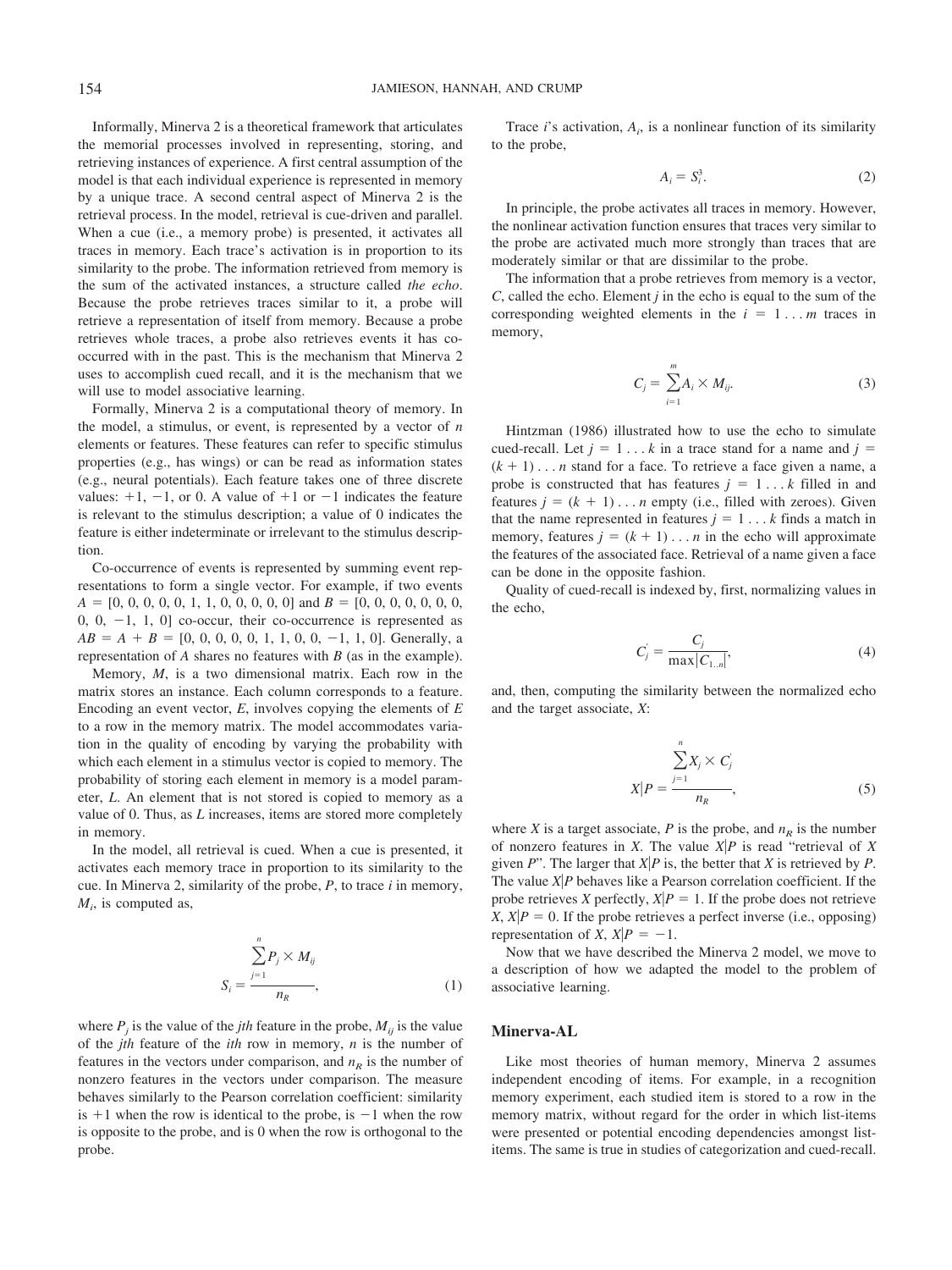Whereas independent encoding of list-items allows simulation of performance in memory experiments, it is insufficient to simulate learning: In a learning experiment, the problem of interest is how memory of events from preceding trials influences processing of and memory for events on a present trial. Therefore, we address learning by adapting the Minerva 2 model so that memory of a present trial is influenced by memory of preceding trials. We will call the adapted model, Minerva-AL.

The key difference between Minerva-AL and Minerva 2 is in how Minerva-AL encodes an experience. In Hintzman's (1984, 1986) original Minerva 2 model, memory for a trial is established by copying the event vector to a row in the memory matrix. In Minerva-AL, memory for a trial is determined as the difference between the event vector and the echo retrieved. By encoding differences between the event vector and the echo, memory of preceding trials (i.e., represented in the echo) has influence on what is learnt on the trial (i.e., represented in the event vector). In short, unexpected information (i.e., information in the event vector that is not retrieved in the echo) is encoded more strongly than expected information (i.e., information in the event vector that is retrieved in the echo). Because the encoding operation in Minerva-AL is driven by a concept of expectancy, we call the operation *expectancy-encoding*.

In Minerva-AL, expectancy-encoding is implemented using subtraction,

$$
M_{ij} = E_j - C'_j,\tag{6}
$$

where *i* indexes the row in memory, *j* indexes the features of the vector representations,  $M$  is the memory matrix,  $E$  is the event vector, and  $C'$  is the echo. We retain Minerva  $2$ 's probabilistic encoding rule:  $M_{ij} = E_j - C_j'$  with probability *L* and  $M_{ij} = 0$  with probability  $1 - L$ .

To illustrate expectancy-encoding, imagine a learning trial where *A* is presented followed by *X*. In the example, *A* and *X* are represented by four features so that  $A = [1, 1, 0, 0]$  and  $X = [0, 0, 0]$ 1, 1]. Because the trial presents *A* followed by *X*, the event vector, *E*, is equal to  $E = A + X = [1, 1, 1, 1]$ . Suppose that on trial *i* in the experiment, *A* is presented and retrieves  $C' = [0.4, 0.1, 0.6,$ 1.0]. The values in the third and fourth elements of the echo show that the model retrieves a strong expectation for *X*. According to expectancy-encoding (see Equation 6), the information stored to row *i* in memory will equal  $M_i = E - C' = [0.6, 0.9, 0.4, 0.0]$ . Note that the most anticipated feature in the echo (feature 4) is encoded as a zero, the second most anticipated feature in the echo (feature 3) is encoded as the second smallest absolute value, and so on.

An important corollary of expectancy-encoding is that Minerva-AL appreciates and encodes violations of its expectations. To illustrate, consider a variation on the example from the preceding paragraph. On trial *i*, *A* retrieves  $C' = [0.4, 0.1, 0.6,$ 1.0], just as before. However, *X* is not presented. Thus, in contrast to the preceding example,  $E = A = [1, 1, 0, 0]$ . In this scenario, the information stored to row *i* in memory is equal to  $M_i = E - C' =$  $[0.6, 0.9, -0.6, -1.0]$ . Note that, now, the information encoded to the third and fourth elements of row *i* in memory take the opposite sign of the original representation for  $X = [0, 0, 1, 1]$ . This inverse representation of *X* records the fact that the model expected *X* but that *X* did not occur. This property of the model will be pivotal for our eventual explanation of retrospective revaluation.

Of course, we are not the first to argue for the importance of expectancy-encoding. Kamin (1969) and von Restorff (1933) identified surprise as a key principle of learning and memory. Whittlesea and Williams (2000, 2001a, 2001b, 2001b) used violation of expectancy to explain memory-based inference. Rescorla and Wagner (1972) used surprise to model learning in cue competition.

The expectancy-encoding operation required two additional changes to the Minerva 2 model. First, the similarity rule in Minerva 2 (see Equation 1) is tailored to the situation where features of stimulus and memory representations can take one of only three discrete values  $(+1, 0, -1)$ , but expectancy-encoding allows feature values to vary continuously, between  $-2$  and  $+2$ . We resolve the problem using Kwantes' (2005) solution. He computed similarity between a probe and memory trace using the cosine measure of similarity:

$$
S_{i} = \frac{\sum_{j=1}^{n} P_{j} \times M_{ij}}{\sqrt{\sum_{j=1}^{n} P_{j}^{2}} \sqrt{\sum_{j=1}^{n} M_{ij}^{2}}},
$$
(7)

where  $P_i$  is the value of the *jth* feature in the probe,  $M_{ii}$  is the value of *jth* feature of the *ith* row in memory, and *n* is the number of features in the vectors under comparison. The cosine measure of similarity is consistent with the similarity measure used in the Minerva 2 model. However, it normalizes over vector length and, thus, handles the extended range of values in memory traces that follow from the expectancy-encoding rule.

A final change to the model involved adding a randomly sampled value from the interval  $[-0.001, +0.001]$  to each element in the echo. The change was pragmatic. Minerva 2 is a model of human memory and so it was designed for single-trial learning. If noise is not added to the echo, Minerva-AL learns too quickly (often, in a single trial).

In the simulations that follow, we simulate associative learning as an example of cued-recall: presenting a cue retrieves an echo, and the echo is assessed for the target outcome. To ease exposition, we denote a cue's ability to retrieve an outcome as a conditional. For example,  $X|B$  refers to "retrieval of  $X$  given  $B$ " and  $X|AB$  refers to "retrieval of *X* given *AB*". Positive growth in conditional retrieval corresponds to a growing excitatory association between the cue and outcome; negative growth corresponds to a growing inhibitory association between the cue and outcome.

In all of the simulations that follow, we use Hintzman's (1986) scheme for stimulus representation. Events of a trial are coded in an event vector composed of five successive 20-element subfields (i.e., an event vector has 100 elements in total). The first, second, third, and fourth subfields correspond to cues *A*, *B*, *C,* and *D*, respectively. The fifth subfield corresponds to the target outcome *X*. We represent cues and outcomes by assigning values of  $+1$  and  $-1$  with equal probability to each of the 20 relevant elements in the stimulus representation. Thus, *A* is represented by assigning a value  $+1$  or  $-1$  to each of the first 20 elements of a 100-element vector; all remaining elements take a value zero. Stimulus *B* is represented by assigning a value  $+1$  or  $-1$  to elements 21 through 40 of a 100-element vector, with all other values zero. Stimulus *C*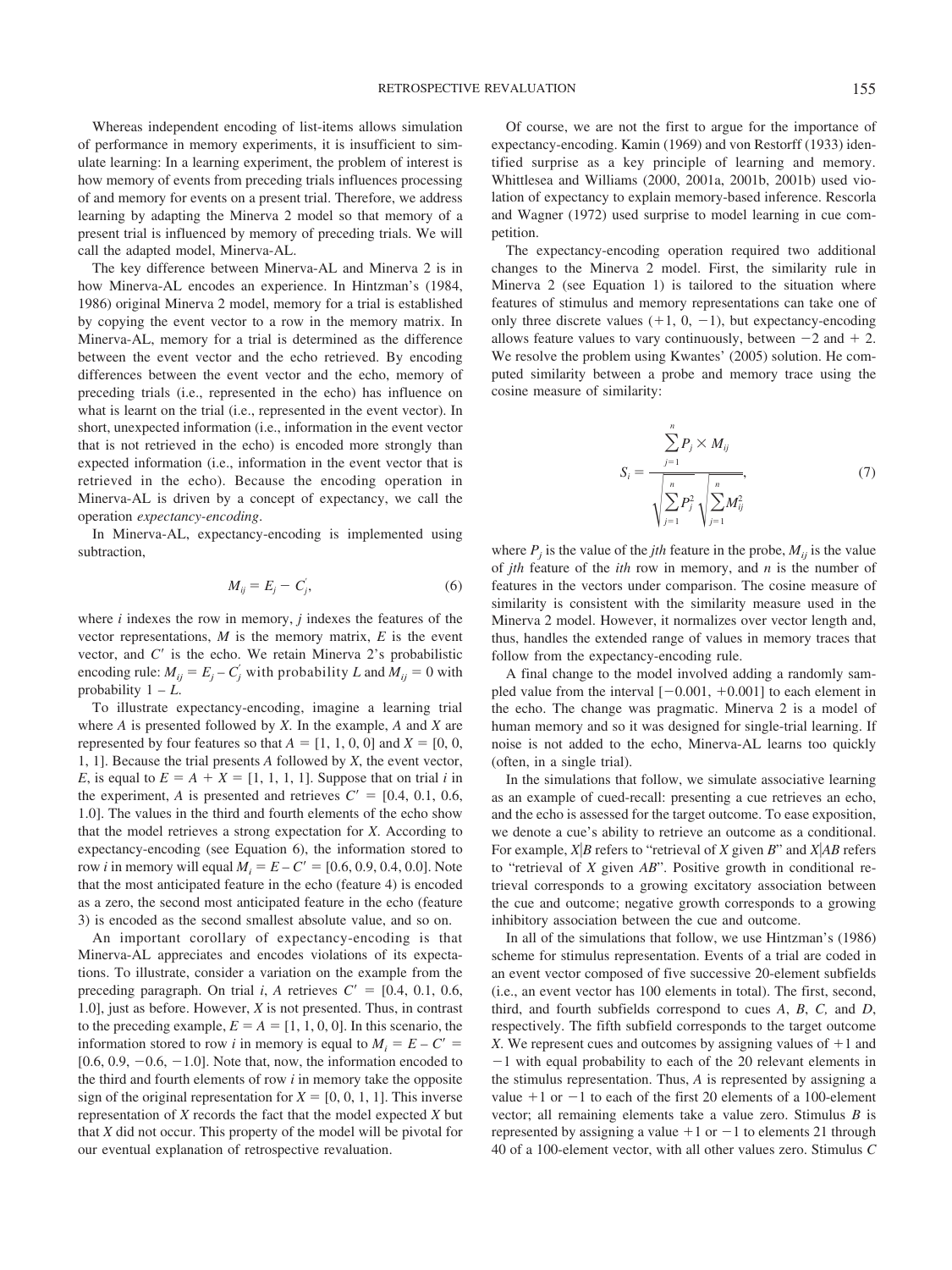is represented by assigning a value  $+1$  or  $-1$  to elements 41 through 60 of a 100-element vector, with all other values zero. Stimulus *D* is represented by assigning a value  $+1$  or  $-1$  to each of the elements 61 through 80 of a 100-element vector, with all other values 0. Outcome *X* is represented by assigning a value  $+1$ or  $-1$  to each of the elements 81 through 100 of a 100-element vector, with all other values  $0<sup>1</sup>$ 

Despite the computational differences between Minerva-AL and Minerva 2—with the critical distinction of expectancy-encoding— Minerva-AL preserves the spirit of its parent theory. Each learning trial is recorded in memory as a unique trace. At retrieval, the probe contacts all traces in parallel and a weighted sum of the information in memory is retrieved (i.e., the echo). Finally, information retrieved by a cue is quantified from the echo.

#### **Simple Associative Learning**

We first apply Minerva-AL to five elementary learning protocols: acquisition, extinction, backward conditioning, blocking, and conditioned inhibition. We use these simulations to illustrate the model and to show it handles basic associative learning.

**Acquisition/extinction.** In a simple associative learning procedure, a cue, *A*, is presented followed by an outcome, *X*. After several pairings, the cue elicits anticipation of the outcome: a result called *acquisition*. If the cue is then presented alone (i.e., without the outcome), its ability to elicit anticipation of the outcome fades: a result called *extinction*.

We applied Minerva-AL to an acquisition/extinction protocol that included 200 trials. Trials 1 through 100 were acquisition trials (i.e., *A* presented followed by *X*); Trials 101 through 200 were extinction trials (i.e., *A* presented alone).

At the outset of each trial, memory was probed with *A* and an echo was retrieved. Learning was recorded as retrieval of *X* given *A*. The trial was completed by storing a trace in memory. For acquisition trials, the event vector,  $E$ , was equal to  $A + X$ ; for extinction trials,  $E = A$ .

We conducted 25 independent simulations of the procedure for each of three levels of *L* (we varied *L* to illustrate that learning in the theory is modulated-by but is not dependent upon particular values of the parameter). Figure 1 shows retrieval of *X* given *A* over the 200 trials of the protocol. The curves in Figure 1 are



*Figure 1.* Acquisition (Trials  $1 - 100$ ) and extinction (Trials  $101 - 200$ ). Means are computed from 25 independent replications of the procedure.

averaged over 25 independent replications of the protocol. As shown, Minerva-AL produced negatively accelerated acquisition and extinction curves with the rate of learning systematically correlated with *L*. The curves match the characteristic shapes of averaged learning curves.

To gain a better understanding of how the model learns, we inspected the trial-to-trial mechanics of the simulation. At the outset of a simulation, memory was empty (a matrix of 0s). Consequently, on Trial 1, *A* retrieved only noise into the echo. Because the echo contained only noise, retrieval of *X* given *A* was approximately zero  $(M = 0.003, SE = .0167)$  and elements in the event vector (i.e.,  $E = A + X$ ) were encoded strongly to memory (see Equation 6). On Trial 2, *A* retrieved a noisy version of the trace stored on the preceding trial. Because the trace included information about the pairing of *A* and *X* on Trial 1, retrieval of *X* given *A* improved on Trial 2. On Trial 3, *A* retrieved the traces from both Trials 1 and 2. Because the two traces were summed into the echo, noise in the echo was reduced and a more complete representation of *X* was retrieved. Because each additional trace was summed into the echo, there was a systematic and cumulative benefit over successive trials.

On Trial 101, cue *A* retrieved a near-perfect representation of outcome *X*. However, *X* was not presented. Consequently, the trace that was stored to memory included a representation of *A* paired with an inverse representation of *X* (i.e., -*X*). On Trial 102, cue *A* retrieved the traces from Trials 1 through 101. Because the inverse representation of *X* from Trial 101 was retrieved in the echo, retrieval of *X* given *A* suffered; note the drop in *X*"*A* on Trial 102. This process cumulated over the remaining extinction trials and produced a corresponding cumulative impairment of *X*"*A.* Eventually, retrieval of *X* given *A* was statistically equal to zero indicating that *A* had ceased to elicit anticipation of *X* altogether.

We conducted additional simulations of acquisition and extinction. In one series of simulations, we varied the number of trials in the two phases of the design. Results of these simulations were consistent with the results of the simulations reported in Figure 1: *X*"*A* approached 1 in acquisition and 0 in extinction. In another series of simulations, we varied the cue-outcome contingency (i.e., the probability of *X* following *A*). As in the simulations from Figure 1, Minerva-AL predicted asymptotic learning of *X*"*A*. However, the asymptotic value of *X|A* closely approximated the probability of *X* given *A* in the simulated protocol. In yet another series of simulations, we varied the amount of noise added to the echo: For example, rather than add a value from the range  $[-0.001,$  $+0.001$ ] to each element in the echo, we added a value from the range  $[-0.1, +0.1]$ . Broadening the range of noise slowed learning; shrinking the range did the opposite.

The results of the simulation in Figure 1 show that Minerva-AL accommodates acquisition and extinction. We now turn to a demonstration that the model handles the distinction between forward and backward conditioning.

**Backward conditioning.** In a backward conditioning procedure, an outcome, *X*, is presented ahead of a cue, *A*. At test, the

<sup>&</sup>lt;sup>1</sup> The results of the simulations in this article do not depend on using the  $+1/-1/0$  feature values as in Hintzman's (1986, 1988) scheme. Simulations using other schemes (e.g., sampling values from a Gaussian) give similar results.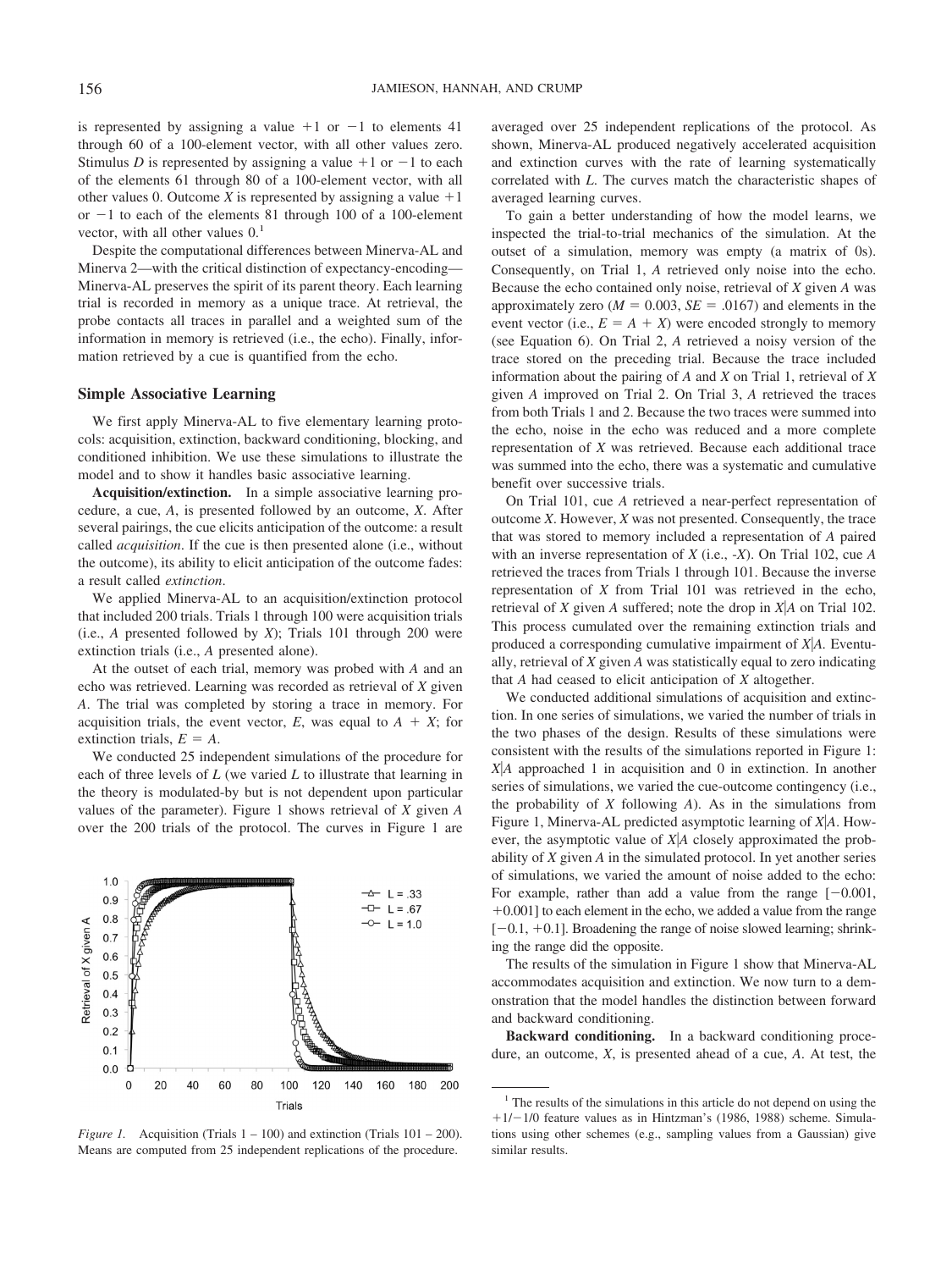learner treats *A* as a weak or inhibitory predictor of *X*. The result is rational: in training, *A* signals that the outcome is ended. The backward conditioning procedure is important because it illustrates that association is asymmetric. Following training with *A* followed by *X*, *A* is a better predictor of *X* than *X* is of *A*. If Minerva-AL is to serve as a model of learning, it should handle the asymmetry.

We applied Minerva-AL to both a forward and a backward conditioning protocol. Both protocols included a training phase followed by a test. In the forward training protocol, *A* was presented followed by *X*. In the backward training protocol, *X* was presented followed by *A*. Following the training phase, we measured retrieval of *X* given *A* (i.e., *X*"*A*). If Minerva-AL distinguishes forward from backward conditioning, *A* ought to be a better retrieval cue for *X* following the forward than following the backward conditioning procedure.

We conducted simulations of the forward and backward conditioning procedures, 25 replications of each procedure for each of three levels of *L*. Following training with the forward conditioning procedure, *X*|*A* was equal to .49 (*SE* = .03), .90 (*SE* = .02), and 0.99 ( $SE = .00$ ), for  $L = .33, .67,$  and 1.0, respectively. By contrast, following training with the backward training procedure, *X*|*A* was equal to .21 (*SE* = .01), .34 (*SE* = .03), and .73 (*SE* = .03), for  $L = .33, .67,$  and 1.0, respectively. The simulations conform to the expected difference: *A* is a better retrieval cue for *X* in the forward than in the backward conditioning procedure.

The simulations demonstrate that Minerva-AL distinguishes forward from backward conditioning: a prediction of Minerva-AL that is at odds with Minerva 2. In Minerva 2, encoding is independent of retrieval. Because of that independence, Minerva 2 predicts that *X*"*A* will be equal in the forward and backward conditioning procedures.

Our simulations show that the Minerva-AL model accommodates simple associative learning. We now turn to a more sophisticated learning problem: blocking.

**Blocking.** Blocking illustrates a process of cue-competition in learning. A classical blocking procedure involves two successive training phases followed by a test (Kamin, 1969; Rescorla & Wagner, 1972). In phase one of training, a cue, *A*, is presented followed by an outcome, *X*. In phase two of training, a cue compound, *AB*, is presented followed by *X*; critically, the cue compound presented in phase two, *AB,* includes the cue presented in phase one of the procedure (in this example, *A*). Following phase two, retrieval of *X* given *B* is tested. A schematic of the procedure is provided in the top row of Table 1. The second and third rows of Table 1 describe relevant control procedures. Blocking is demonstrated if retrieval of *X* given *B* is weaker in the blocking condition than in the control conditions. Minerva-AL must accommodate blocking to stand as competent account of learning.

We simulated the blocking and control procedures described in Table 1, 25 independent replications of each condition and for each of three levels of the encoding parameter *L*. As shown in Table 1, Minerva-AL anticipates the blocking effect (i.e.,  $X|B$  was smaller in the blocking condition than in the control conditions). The magnitude of blocking covaries with *L*.

Minerva-AL's explanation for blocking is straightforward. In phase one of training, *A* is established as a retrieval cue for *X*. In phase two, the compound cue *AB* retrieved *X* into the echo. Because *AB* retrieved *X* into the echo, the biggest discrepancy between the echo and the event vector was the presence of *B*. The trace stored to memory, therefore, included a strong representation of *B* but a weak representation of *X*. Consequently, at test, *B* retrieved a weak representation of *X*.

Thus far, we have showed Minerva-AL handles acquisition, extinction, backward conditioning, and blocking. Next, we test Minerva-AL against the problem of conditioned inhibition.

**Conditioned inhibition.** Conditioned inhibition demonstrates an organism can learn that an outcome will not be presented. A typical conditioned inhibition procedure involves a training phase followed by a test. The training phase includes two types of trials. For half of the training trials, a cue *A* is presented followed by an outcome *X*. For the other half of the training trials, a cue compound *AB* is presented without *X*. The two types of trials are intermixed. At test, retrieval of *X* given *B* is tested. Conditioned inhibition is observed if, following training, *B* behaves as a conditioned inhibitor of *X* whereas *A* behaves as a conditioned exciter of *X*.

We simulated the conditioned inhibition procedure, 25 independent replications for each of three values of *L* (i.e.,  $L = .33, .67$ , and 1.0). Following the training procedure, we measured both retrieval of *X* given *B* and retrieval of *X* given *A*. For  $L = .33, .67$ , and 1.0, retrieval of *X* given *B* was equal to  $-.33$  (*SE* = .02),  $-.49$  $(SE = .03)$ , and  $-.73$  (*SE* = .04), respectively. For *L* = .33, .67, and 1.0, retrieval of *X* given *A* was equal to .93 ( $SE = .02$ ), .96  $(SE = .02)$ , and .97 ( $SE = .01$ ), respectively. Because retrieval of *X* given *B* was reliably less than zero, we conclude that Minerva-AL handles the problem of conditioned inhibition.

In other laboratory demonstrations of conditioned inhibition, researchers use a summation test. This involves two training phases. In phase one of training, the learner is presented with the intermixed  $A \rightarrow X$  and  $AB \rightarrow \text{nothing}$  *nothing* trials. In phase two of training a novel cue, *C*, is presented followed by the outcome, *X*. At test,  $X|BC, X|C$ , and  $X|CD$  are assessed (i.e., *D* is a novel cue not presented in training). If *B* is a conditioned inhibitor of *X*, then *X*|*BC* ought to be less than both *X*|*C* and *X*|*CD* (e.g., Rescorla,

Table 1 *Simulation of Blocking: Retrieval of X Given B as a Function of L (Standard Errors in Parentheses)*

|                                            | Training                                     |                                                                                 |                   | Learning rate $(L)$              |                                  |                                  |
|--------------------------------------------|----------------------------------------------|---------------------------------------------------------------------------------|-------------------|----------------------------------|----------------------------------|----------------------------------|
| Condition                                  | Phase 1                                      | Phase 2                                                                         | Test              | 0.33                             | 0.67                             | 1.00                             |
| Blocking<br>Control $(1)$<br>Control $(2)$ | $50 A \rightarrow X$<br>$50 C \rightarrow X$ | $50 \text{ AB} \rightarrow X$<br>$50 AB \rightarrow X$<br>$50 AB \rightarrow X$ | X B<br>X B<br>X B | .24(.02)<br>.51(.02)<br>.54(.02) | .22(.02)<br>.69(.02)<br>.69(.02) | .18(.02)<br>.84(.02)<br>.85(.02) |

*Note*. Means and standard errors are computed from 25 independent replications of the procedure. Numbers next to cues denote number of trials.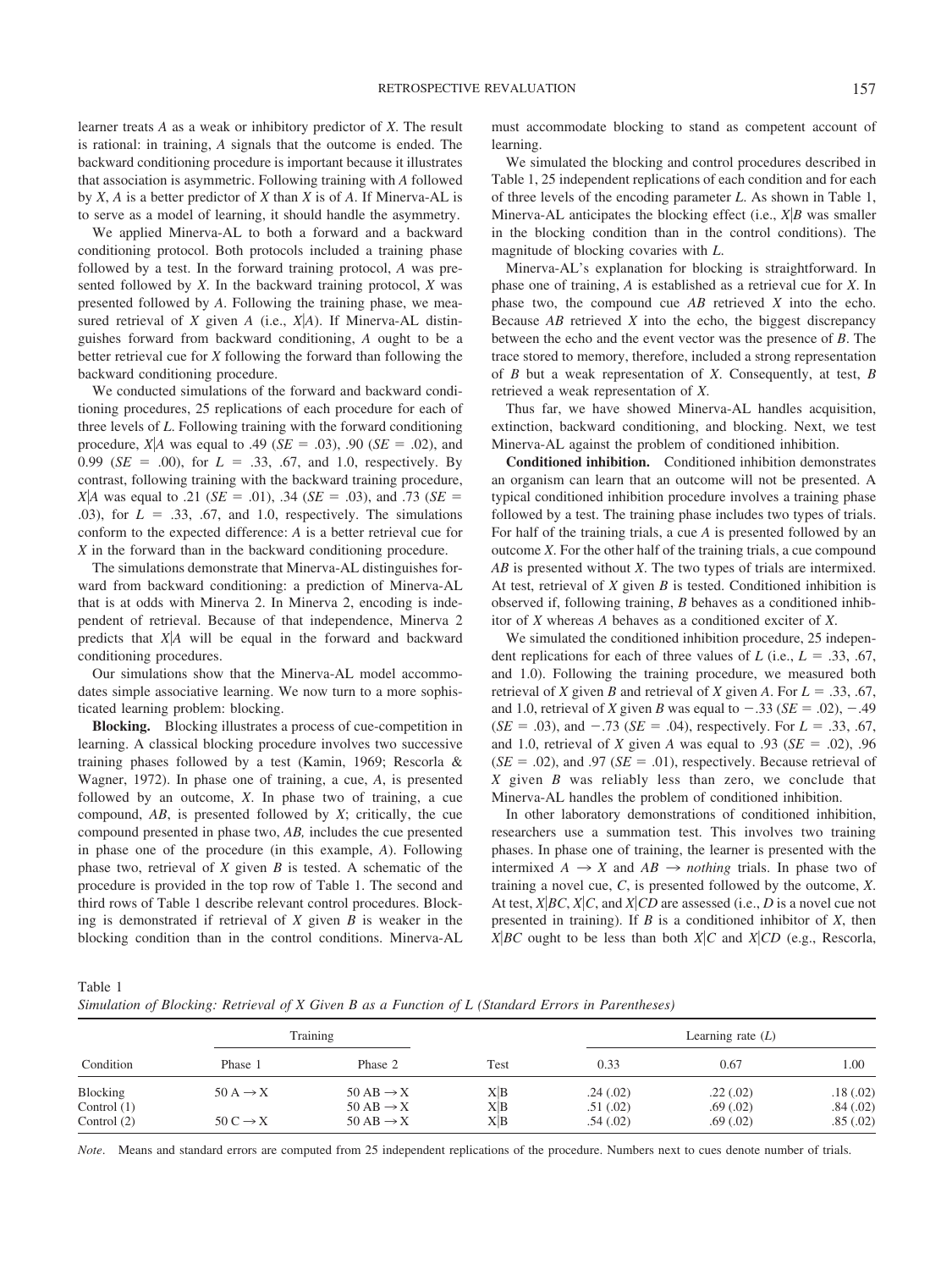1969, 1971). We tested Minerva-AL in the summation test. The theory made the appropriate prediction. Retrieval of *X*"*BC* was less than retrieval of  $X|CD$  and retrieval of  $X|CD$  was less than retrieval of *X*"*C*. The differences were present for all values of *L*.

To understand why Minerva-AL predicts conditioned inhibition of *B*, we inspected the trial-to-trial dependencies of the simulation. For trials in which *A* was presented followed by *X*, traces recorded a representation of *A*'s co-occurrence with *X*. Because *A* was part of the probe on *AB* trials, *AB* retrieved *X*. Because *X* was expected but not presented, a trace was added to memory that recorded  $+A$ and  $+B$  paired with  $-X$ . At test, *B* retrieved those traces and, consequently, included a negative representation of *X* in the echo.

The simulations reported, thus far, are helpful in that they afford a clear description of the model's mechanics. However, none of the learning procedures we have simulated challenge existing models. To better challenge Minerva-AL, we now apply it to three examples of retrospective revaluation: backward blocking, recovery from blocking, and backward conditioned inhibition. We will show that Minerva-AL handles retrospective revaluation.

#### **Complex Learning: Retrospective Revaluation**

Most classical theories of learning assert that a cue must be present to acquire or lose associative strength with an outcome (e.g., Mackintosh, 1975; Pearce & Hall, 1980; Rescorla & Wagner, 1972; Wagner, 1981). However, demonstrations of retrospective revaluation contradict the assertion. One demonstration of retrospective revaluation is backward blocking.

The backward blocking procedure includes two successive training phases followed by a test. In phase one of training, a compound cue *AB* is paired with an outcome *X*. In phase two of training, *A* is paired with *X*. After phase two of training, retrieval of *X* given *B* is tested. Backward blocking is observed if following phase two of training retrieval of *X* given *B* is worse in the backward blocking condition than in the control conditions. The top row in Table 2 outlines the backward blocking procedure. Rows 2 and 3 in Table 2 represent relevant control procedures.

At first blush, backward blocking would appear to imply inferential reasoning: "I learnt in phase one that the combination of *A* and *B* predicts *X*. But, in phase two, I learnt that *A* alone predicts *X*. Given the two contingencies, I will infer that, despite initial appearances, *B* must not have been a predictor of *X* in phase one after all." Despite such an obvious solution to explaining the result with humans, backward blocking has been observed in the behaviour of both honeybees (Blaser, Couvillon, & Bitterman, 2004) and rats (Miller & Matute, 1996). Although it might be exciting to make the leap and declare honeybees and rats capable of inferential reasoning (e.g., Beckers, Miller, De Houwer, & Urushihara, 2006), it is first appropriate to search for a more basic learning process that produces the backward blocking result.

To explain backward blocking without inferential reasoning, Van Hamme and Wasserman (1994) adapted the Rescorla-Wagner model. According to their adapted model, phase one of training establishes *A* as a retrieval cue for *B—*a within-compound association. Because of the within-compound association between *A* and *B*, *A* retrieves *B* in phase two of the training procedure. Because *B* is retrieved but not presented, it loses associative strength to *X* acquired in phase one. Van Hamme and Wasserman argue that backward blocking is this loss of associative strength. Because the account does not rely on a process of reasoning, it finesses the problem of attributing complex reasoning to species in which such capabilities are suspect (e.g., honeybees and rats). Nevertheless, the account makes three implicit assumptions. First, it assumes that the learner recognises which cues are absent. Second, it assumes that the learner distinguishes absent from presented cues. Third, it assumes that the learner applies different parameters to the absent and presented cues when updating their respective associative strengths to the outcome.

Whereas we agree with the thrust of Van Hamme and Wasserman's (1994) explanation of backward blocking, their computational solution is problematic. To simulate backward blocking using the modified Rescorla-Wagner theory, the absent and presented cues must be specified for the model and different learning parameters applied to the two kinds. A more ideal computational solution would identify the absent and presented cues and, using that discrimination, accommodate backward blocking. In the next simulation, we test whether Minerva-AL meets the challenge.

**Backward blocking.** We simulated a standard backward blocking procedure. The procedure had two successive training phases followed by a test. In phase one of training, compound cue *AB* was presented followed by outcome *X*. In phase two of training, cue *A* was presented followed by *X*. Following phase two, retrieval of *X* given *B* was tested. The design included two control conditions; the full design is described schematically in Table 2. If Minerva-AL accommodates backward blocking, retrieval of *X* given *B* will be reliably weaker in the backward blocking condition than in the control conditions.

We simulated the procedure, 25 independent replications of each condition for each of three levels of the encoding parameter *L*. Results of the simulations are presented in Table 2. As shown, Minerva-AL produced the backward blocking effect: Retrieval of *X* given *B* was smaller in the backward blocking than in the control

Table 2 *Simulation of Backward Blocking: Retrieval of X Given B as a Function of L (Standard Errors in Parentheses)*

|                                                     | Training                                                                |                                             |                   | Learning rate                     |                                  |                                  |
|-----------------------------------------------------|-------------------------------------------------------------------------|---------------------------------------------|-------------------|-----------------------------------|----------------------------------|----------------------------------|
| Condition                                           | Phase 1                                                                 | Phase 2                                     | Test              | 0.33                              | 0.67                             | 1.00                             |
| Backward blocking<br>Control $(1)$<br>Control $(2)$ | $50 AB \rightarrow X$<br>$50 AB \rightarrow X$<br>$50 AB \rightarrow X$ | $50A \rightarrow X$<br>50 $C \rightarrow X$ | X B<br>X B<br>X B | .41(0.03)<br>.64(.01)<br>.66(.02) | .15(.04)<br>.76(.01)<br>.80(.01) | .04(.03)<br>.88(.01)<br>.88(.01) |

*Note*. Means and standard errors are computed from 25 independent replications of the procedure. Numbers next to cues denote number of trials.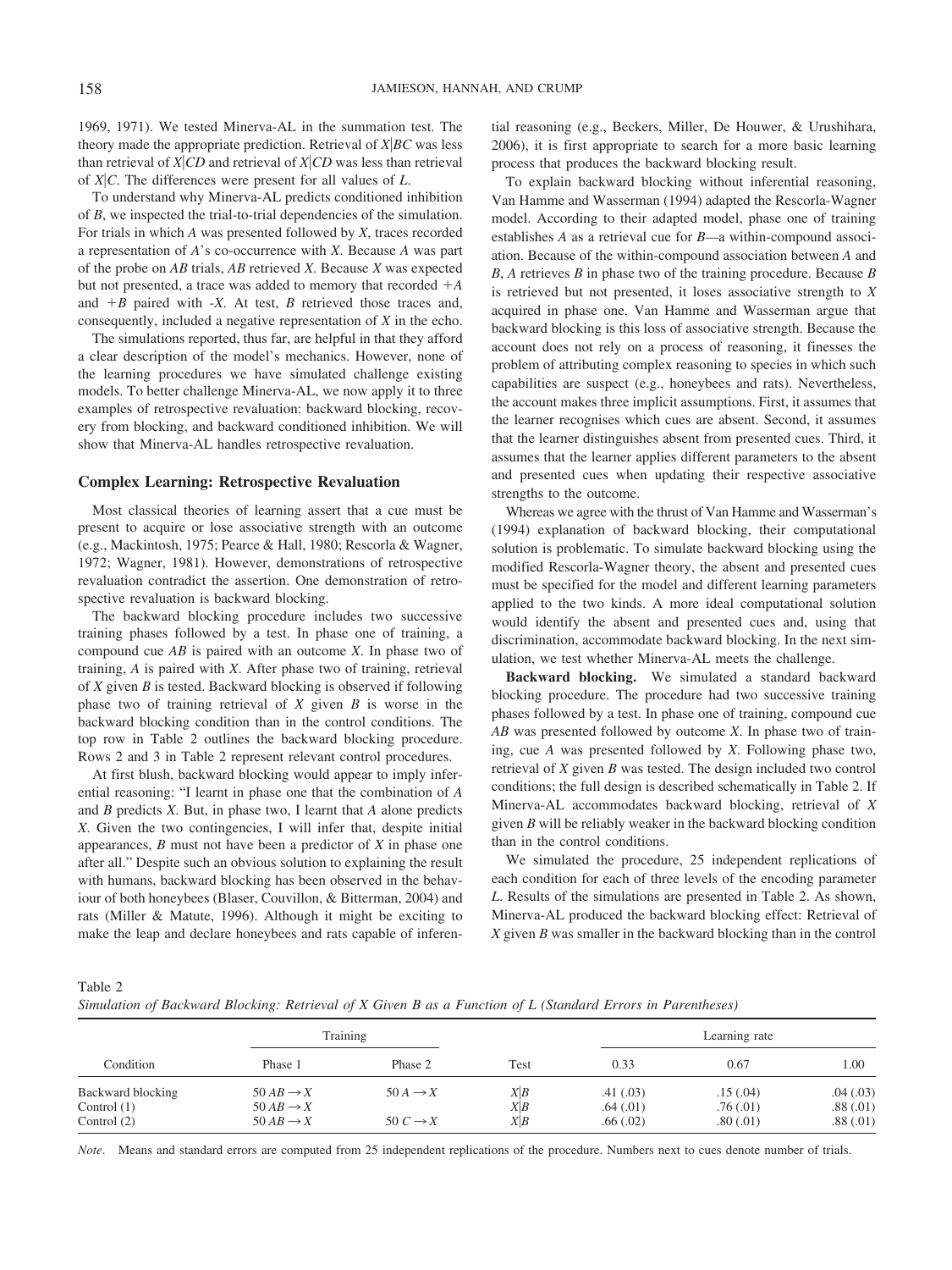conditions. As in the simulation of the classical blocking effect, the size of the backward blocking effect increased as a function of *L*.

To understand how Minerva-AL solved backward blocking, we inspected the mechanics of the simulation. In phase one of training, *A* was established as a retrieval cue for *B* (i.e., a withincompound association). Consequently, in phase two, *A* retrieved *B* into the echo. Because *B* was retrieved into the echo but *B* was not presented, the resulting traces recorded the absence of *B* (i.e., an inverse representation of *B*) paired with the presence of *X* (i.e., a positive representation of *X*). When *B* was presented at test, it activated the traces that contained its inverse. But, because the similarity of *B* to its inverse is negative and at retrieval each trace in memory is multiplied by its activation, traces with a negative representation of *B* and a positive representation of *X* were inverted (i.e., a trace that joined  $-B$  and  $+X$  was activated as  $+B$  and –*X* during retrieval). Summing the inverted traces produced a negative representation of *X* in the echo and, thereby, produced the backward blocking result (i.e., *B* retrieved -*X*). It is interesting to note that the mechanics involved in retrieval produced an inverse representation of *X* even though the memory matrix itself contained no inverse representations of *X*. Minerva-AL suggests that backward blocking is not an encoding or retrieval effect, but rather an interaction of the two processes.

Minerva-AL's explanation of the backward blocking effect (the formation and exploitation of a within-compound association between *A* and *B*) is consistent up to a point with the one given by Van Hamme and Wasserman (1994). However, in contrast to Van Hamme and Wasserman's model, Minerva-AL describes (a) how *A* is established as a retrieval cue for *B* in phase one of training, (b) how *A* consequently retrieves *B* in phase two of training, (c) how a violation of the model's expectation of *B* in phase two is represented and encoded to memory, and (d) how the traces in memory interact in the process of retrieval to produce the backward blocking result. The simulation clarifies how learning about the *A*-*X* contingency in phase two of the procedure causes indirect learning about the *B*-*X* contingency, even though *B* is not presented.

**Recovery from blocking.** A second example of retrospective revaluation is recovery from blocking. A recovery from blocking experiment includes three training phases followed by a test. In phase one of training, *A* is presented followed by *X*. In phase two of training, *AB* is presented followed by *X*. In phase three of training, *A* is presented alone. Recovery from blocking is observed when, following all three phases of training, *B* behaves as a conditioned exciter of *X* (e.g., Blaisdell, Gunther, & Miller, 1999). The result is surprising inasmuch as learning of the *B*-*X* relationship is blocked following phase two of training but is later expressed following extinction of the unblocked cue.

For our purposes, the recovery from blocking result is important because it demonstrates that an associatively activated cue (i.e., *B* in phase three of the procedure) can become a conditioned exciter rather than a conditioned inhibitor of a presented outcome (as we demonstrated in our simulation of backward blocking). If Minerva-AL is to serve as a competent account of retrospective revaluation, it must handle recovery from blocking.

We applied Minerva-AL to the recovery from blocking procedure. The procedure had three successive training phases followed by a test. In phase one of training, *A* was presented followed by *X*. In phase two of training, the compound cue, *AB*, was presented followed by *X*. In phase three of training, *A* was presented alone. Following phase three, retrieval of *X* given *B* was tested. The design also included two control conditions. All three of the procedures are described schematically in Table 3. If Minerva-AL accommodates recovery from blocking, we should observe two results. First, retrieval of *X* given *B* should be greater than zero (i.e.,  $X|B > 0$ ) in the recovery from blocking condition. Second, retrieval of *X* given *B* should be reliably more positive in the recovery from blocking condition than in either of the control conditions.

We conducted 25 independent replications for each of the three conditions in Table 4 at each of three levels of the encoding parameter *L*. As shown in Table 4, Minerva-AL produced the recovery from blocking effect: Retrieval of *X* given *B* was greater than zero in the recovery condition and was greater in the recovery condition than in either of the control conditions. The magnitude of the recovery effect covaried with *L*.

Our explanation of recovery from blocking follows from the dynamics of storage and retrieval in Minerva-AL. Phase one established *A* as a retrieval cue of *X*. This learning caused blocking of the *B*-*X* relationship in phase two (see our prior simulation of blocking in Table 1). In phase three, *A* retrieved both *B* and *X* into the echo. Because neither *B* nor *X* were presented, memory recorded *A* paired with inverse representations of both *B* and *X*. At test, *B* retrieved the phase three traces (i.e., the  $+A$ ,  $-B$ ,  $-X$ traces). Because traces are multiplied by their activations at retrieval, the  $+A$ ,  $-B$ ,  $-X$  traces from phase three were reinverted at retrieval. Summing the reinverted traces produced a positive representation of *X* in the echo. Thus, according to Minerva-AL, recovery from blocking reflects new learning that *B* predicts *X* over phase three of the training procedure.

**Backward conditioned inhibition.** We have showed that Minerva-AL handles backward blocking and recovery from block-

Table 3 *Simulation of Recovery From Blocking: Retrieval of X Given B as a Function of L (Standard Errors in Parentheses)*

|                                            | Training                                                          |                                                                         |              |                   | Learning rate                    |                                   |                                  |
|--------------------------------------------|-------------------------------------------------------------------|-------------------------------------------------------------------------|--------------|-------------------|----------------------------------|-----------------------------------|----------------------------------|
| Condition                                  | Phase 1                                                           | Phase 2                                                                 | Phase 3      | Test              | 0.33                             | 0.67                              | 1.00                             |
| Recovery<br>Control $(1)$<br>Control $(2)$ | $50A \rightarrow X$<br>$50A \rightarrow X$<br>$50A \rightarrow X$ | $50 AB \rightarrow X$<br>$50 AB \rightarrow X$<br>$50 AB \rightarrow X$ | 50 A<br>50 C | X B<br>X B<br>X B | .38(.03)<br>.26(.02)<br>.27(.02) | .57(.04)<br>.19(0.02)<br>.24(.02) | .95(.02)<br>.15(.02)<br>.16(.01) |

*Note*. Means and standard errors are computed from 25 independent replications of the procedure. Numbers next to cues denote number of trials.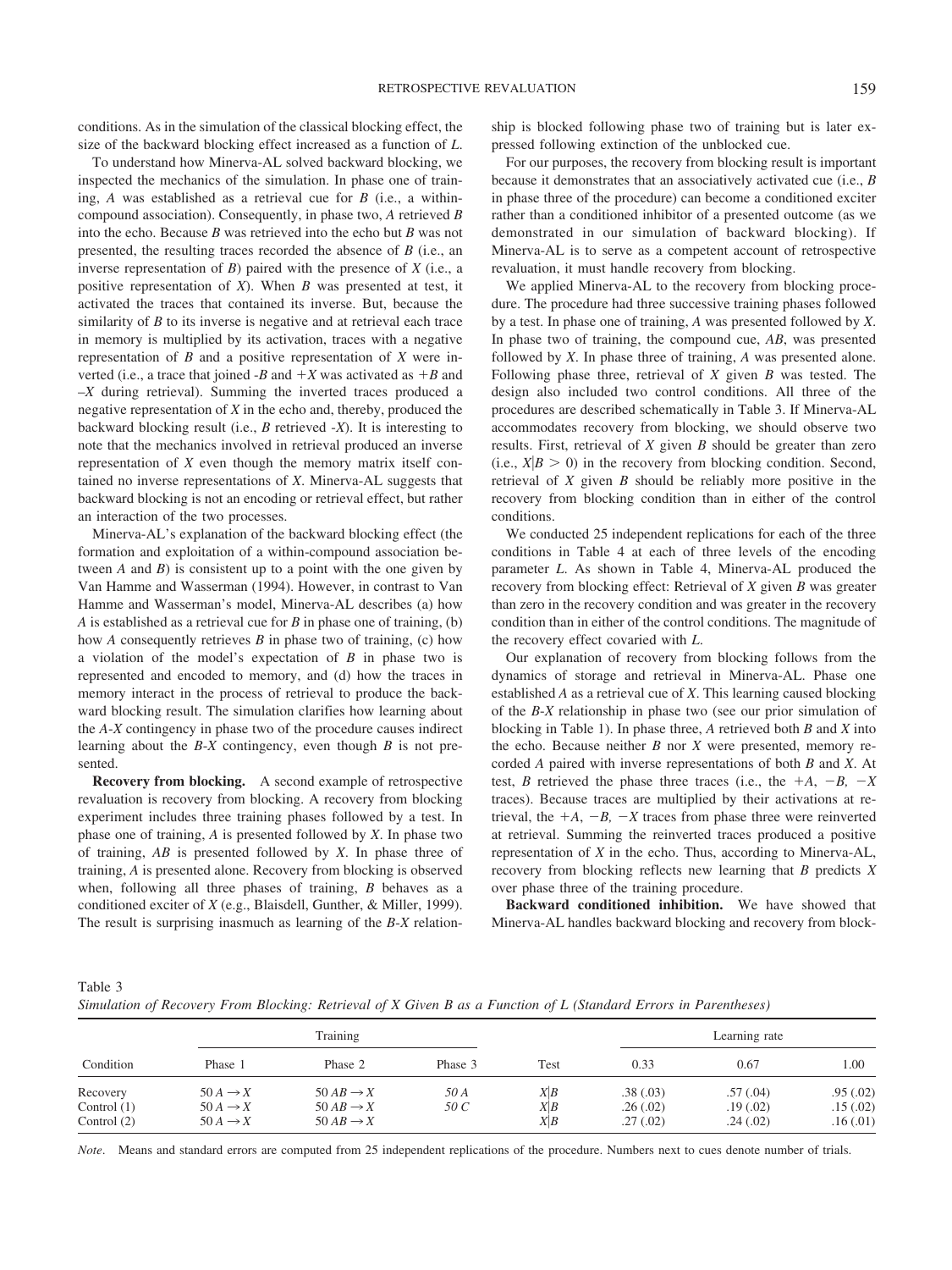ing. We now turn to a third illustration of retrospective revaluation: backward conditioned inhibition.

Backward conditioned inhibition ("backward inhibition") is another example of retrospective revaluation. In a backward inhibition procedure, the learner is presented with pairings of a compound cue, *AB*, without an outcome. In a subsequent training phase, one element of the compound (i.e., *A*) is paired with an outcome, *X*. Following phase two of training, the learner behaves as though *B* signals the impending absence of *X*. That is, *B* behaves as a conditioned inhibitor of *X*.

The backward inhibition is important to the study of associative learning for the same reason that backward blocking and recovery from blocking are important: the result demonstrates that an unpresented but associatively activated cue can develop or modulate its association to a presented outcome.

We applied Minerva-AL to the backward inhibition procedure. The procedure included two successive training phases followed by a test. In phase one of training, compound cue *AB* was presented followed by nothing. In phase two of training, cue *A* was presented followed by *X*. Following phase two, retrieval of *X* given *B* was tested. The design also included two control conditions (see Table 4). If Minerva-AL accommodates backward inhibition, we will observe two results at test. First, in the backward inhibition condition, retrieval of *X* given *B* should be less than zero (i.e.,  $X|B \leq 0$ ). Second, retrieval of *X* given *B* should be reliably more negative in the backward inhibition condition than in either of the control procedures (see Table 4).

We conducted 25 independent replications for each of the three conditions in Table 4 at each of three levels of the encoding parameter *L*. As shown in Table 4, Minerva-AL produced the backward inhibition effect. First, retrieval of *X* given *B* was less than zero in the backward inhibition condition. Second, retrieval of *X* given *B* in the backward inhibition condition was less than retrieval of *X* given *B* in both of the control conditions. Finally, the size of the backward blocking effect increased as a function of *L*. In other simulations, we varied the value of *L* more broadly; the size of the effect diminished as a function of *L* however the model predicted backward conditioned inhibition in all cases.

Recently, Urcelay, Perelmuter, and Miller (2008) evaluated backward conditioned inhibition using a summation test. Their procedure included two successive training phases followed by a test. In phase one of training, *AB* was presented without an outcome. Phase two of training involved two intermixed kinds of trials. On half the trials, *A* was presented followed by *X*; on the remaining trials, *C* was presented followed by *X*. At test, retrieval of *X* given *C*, retrieval of *X* given *BC*, and retrieval of *X* given *CD* were tested. They reasoned that if *B* had become a conditioned inhibitor then *X*<sup> $|BC$ </sup> ought to be less than both *X* $|CD$  and *X* $|C$ . The predictions were confirmed in the experiment. We applied Minerva-AL to Urcelay et al.'s procedure. Minerva-AL made the appropriate prediction:  $X|BC \leq X|CD \leq X|C$ . The result held across values of *L*.

Minerva-AL's explanation of backward conditioned inhibition is consistent with its explanation of backward blocking. In phase one of training, *A* was established as a retrieval cue for *B* (a within-compound association). Consequently, in phase two of training, *A* retrieved *B*. Because *B* was retrieved but *B* was not presented, a trace stored to memory included a negative representation of *B* (i.e.,  $-B$ ) and a positive representation of *X*. At test, presenting *B* to memory caused those traces to invert (i.e., the  $-B$ ,  $+X$  traces were inverted as  $+B$ ,  $-X$  traces at retrieval). Summing the activated traces produced an inverse representation of *X* in the echo. Thus, like with backward blocking and recovery from blocking, Minerva-AL asserts backward conditioned inhibition is neither an encoding nor retrieval effect but rather falls out of an interaction between encoding and retrieval.

#### **General Discussion**

We adapted an instance-based model of human memory to simulate retrospective revaluation. In our account, memory records the events from individual trials. When a cue is presented to memory, it contacts all traces in parallel and causes each to become active. Each trace's activation is a positively accelerated function of its similarity to the probe. The information retrieved from memory, the echo, is a weighted sum of the activated traces. The model's anticipation that a target outcome is presented or withheld following presentation of a cue is indexed by comparing information retrieved in the echo against a target outcome. The ebb and flow of a cue's ability to retrieve an outcome from memory is the process of associative learning.

Minerva-AL accommodates acquisition, extinction, backward conditioning, blocking, conditioned inhibition, backward blocking, recovery from blocking, and backward conditioned inhibition—all by analogy to the process of cued-recall in human memory. Based on these successes, we argue that an instance-based theory of human memory that uses expectancy-encoding offers a coherent explanation of retrospective revaluation. In hindsight, Minerva-AL's facility with retrospective revaluation is unsurprising: retrospective revaluation involves a process of memory and Minerva-AL assumes learning is a memorial process (see Bouton & Moody, 2004, for a review of memory in learning).

There are at least five other computational accounts of retrospective revaluation. One account is based on Van Hamme and

Table 4

*Simulation of Backward Conditioned Inhibition: Retrieval of X Given B as a Function of L (Standard Errors in Parentheses)*

|                                                       | Training                                                          |                                             |                   | Learning rate                         |                                         |                                        |
|-------------------------------------------------------|-------------------------------------------------------------------|---------------------------------------------|-------------------|---------------------------------------|-----------------------------------------|----------------------------------------|
| Condition                                             | Phase 1                                                           | Phase 2                                     | Test              | 0.33                                  | 0.67                                    | 1.00                                   |
| Backward inhibition<br>Control $(1)$<br>Control $(2)$ | $50 AB \rightarrow$<br>$50 AB \rightarrow$<br>$50 AB \rightarrow$ | $50A \rightarrow X$<br>$50 C \rightarrow X$ | X B<br>X B<br>X B | $-.48(.02)$<br>.00(0.01)<br>.00(0.01) | $-.73(.03)$<br>.01(0.01)<br>$-.01(.01)$ | $-.86(.01)$<br>.00(.01)<br>$-.01(.01)$ |

*Note*. Means and standard errors are computed across 25 independent replications of the procedure. Numbers next to pairings denote number of trials.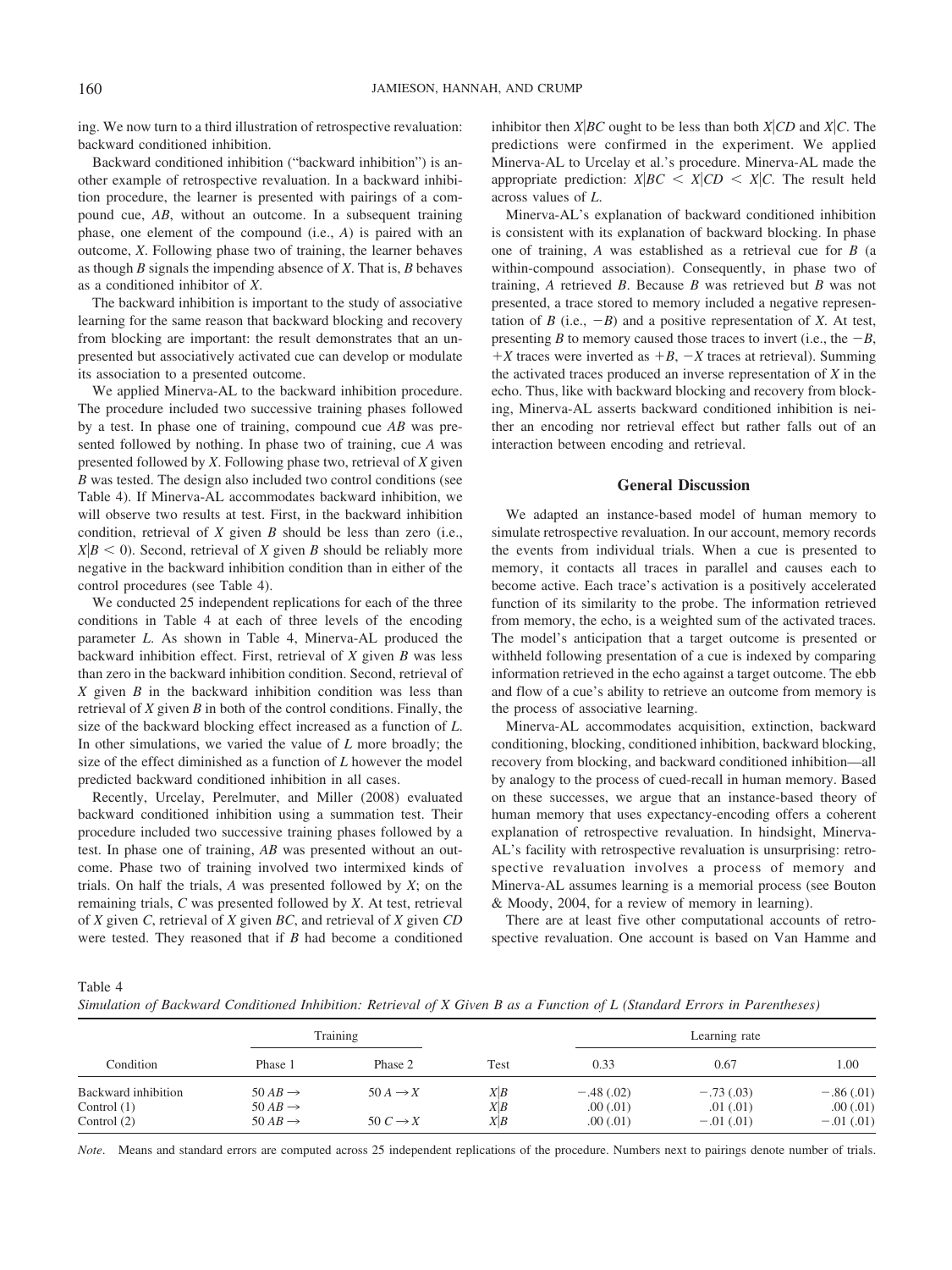Wasserman's (1994) modified Rescorla-Wagner account, one is based on Dickinson and Burke's (1996; see also Aitken & Dickinson, 2005) modified SOP model, one is based on Miller's comparator hypothesis (see Miller & Matzel, 1988; Miller & Schachtman, 1985; Stout & Miller, 2007), one is based on Ghirlanda's (2005) elemental model, and one is based on Daw and Courville's (2007) Bayesian model of learning.

According to Van Hamme and Wasserman (1994), retrospective revaluation follows from the formation of within-compound associations. To illustrate, consider backward inhibition. In phase one of training, *A* and *B* are presented together as cues. This establishes a within-compound association between *A* and *B*. Because of the within-compound association, *A* retrieves *B* in phase two of learning. To force conditioned inhibition, Van Hamme and Wasserman assign *B* a negative learning rate (i.e., reflecting the fact that *B* was expected but was not presented). Although it is not clear what a negative learning rate might mean, the explanation accommodates the result.

According to Dickinson and Burke's (1996) modified SOP model, stimuli are composed of elements that are in one of three states: a high activity state, a low activity state, or an inactive state. A stimulus with elements in the high activity state acquires positive associative strength to another stimulus with elements in the high activity state but acquires negative associative strength to a stimulus with elements in the low activity state. To explain backward conditioned inhibition, Dickinson and Burke propose that in phase two of training *A* retrieves both itself and *X* into the high activity state and retrieves *B* into the low activity state. Because, *B* is in the low activity state and *X* is in the high activity state, the two develop negative associative strength.

Miller and Schachtman's (1985) comparator hypothesis provides another account of retrospective revaluation. To illustrate, consider the problem of backward inhibition. According to the comparator model account of backward inhibition, when *B* is presented at test, it retrieves both a direct representation of *X* and an indirect representation of *X*: the indirect representation is retrieved using *A* as an intermediary (i.e., *B* retrieves *A* which retrieves *X*). Indirect representations are antagonistic to direct representations in the comparator framework and so the strength and direction of responding reflects the difference in associative strength between directly and indirectly retrieved representations. When the indirectly activated representation of *X* exceeds the strength of the directly activated representation of *X*, behaviour indicative of conditioned inhibition occurs. Because *B* is never paired with *X* in the backward inhibition procedure, the direct representation of *X* retrieved by *B* at test is comparatively weaker than the indirect representation of *X* given *B* that is retrieved indirectly through *A* (which was paired with *X* in training).

Ghirlanda (2005) developed an elemental account of retrospective revaluation. In his model, a stimulus is represented as a pattern of activity over a set of units, where *A* and *B* activate some units in common. Because *A* and *B* share units, presenting *A* is related to presenting *B*, and vice versa. Because *A* and *B* share units, presenting *A* leads to some learning about *B*, and vice versa.

Finally, Daw and Courville's (2007) Bayesian account of learning, in which they frame the process of learning to processes in a particle filter, provides yet another explanation of retrospective revaluation. To explain backward blocking, they argue that after learning that *AB* predicts *X*, learning that *A* alone predicts *X* causes an anticorrelated joint distribution over the weights connecting *A* to *X* and the weights connecting *B* to *X*. Because of the negativecorrelation between *A*'s association to *X* and *B*'s association to *X*, learning that *A* predicts *X* forces the model to learn indirectly that *B* predicts the absence of *X*.

Ideally, one could evaluate the quality of Minerva-AL's explanation for retrospective revaluation relative to the explanations from other models. Unfortunately, no published data compel selecting one model over the others. There is, however, a way to critically evaluate our instance-based account.

Minerva-AL's unique explanation of retrospective revaluation leads to novel predictions for learning about associatively activated cues. To illustrate, consider an extension of the retrospective revaluation task that includes three successive learning phases. In phase one, *AB* is presented followed by *X*. In phase two, *BC* is presented followed by *Y*. In phase three, *CD* is presented followed by *Z*. In phase one, *A* becomes a retrieval cue for both *B* and *X*. In phase two, the within-compound association between *A* and *B* causes *BC* to retrieve a representation of *A*. Because *A* is retrieved but not presented, an inverse representation of *A* is stored in combination with positive representations of *B*, *C*, and *Y*. In phase three, *CD* retrieves the traces from phase two (including the inverse representations of *A*). Because *A* is retrieved into the echo, but *A* is not presented, the inverse representation of *A* is reinverted and memory for the trial records a positive representation of *A* paired with a positive representation of *Z*. Thus, following phase three and assuming no forgetting over trials, Minerva-AL predicts that *A* will be a conditioned exciter of *X*, a conditioned inhibitor of *Y*, and a conditioned exciter of *Z*. We are currently testing the prediction using a contingency judgement task.

Although we did not design Minerva-AL to do so, the model speaks to four debates in the study of associative learning. First, it has proven difficult for theories of associative learning to accommodate the recognition of unpresented cues. As we have already described, Minerva-AL recognised unpresented cues by encoding violations of its expectations. Second, early theories of associative learning described the growth of association between cues and outcomes. However, data indicate that associations grow between concurrently presented cues as well (i.e., within-compound associations). Minerva-AL learns within-compound associations. Third, there is a contentious debate on whether associative learning should be modelled as a process of encoding or a process of retrieval (see Miller & Escobar, 2001, for a discussion of the learning-performance distinction). Minerva-AL argues that learning reflects an interaction between encoding and retrieval. Fourth, a growing body of evidence for instance-like effects in learning has challenged traditional learning theories that do not represent instances. Minerva-AL acknowledges the growing body of evidence (e.g., Fagot & Cook, 2006; Griffiths, Dickinson, & Clayton, 1999; Hare & Atkins, 2001; Karte-Teke, De Souza Silva, Huston, & Dere, 2006).

Despite Minerva-AL's successes, the theory has limitations. One limitation follows from the scope of our demonstrations. Based on the work presented here, we claim that Minerva-AL stands as a competent account of retrospective revaluation. However, we do not claim Minerva-AL stands as a general theory of associative learning. To position Minerva-AL as a competitive and general theory of associative learning, we would be need to show it handles a broader array of learning problems, such as renewal,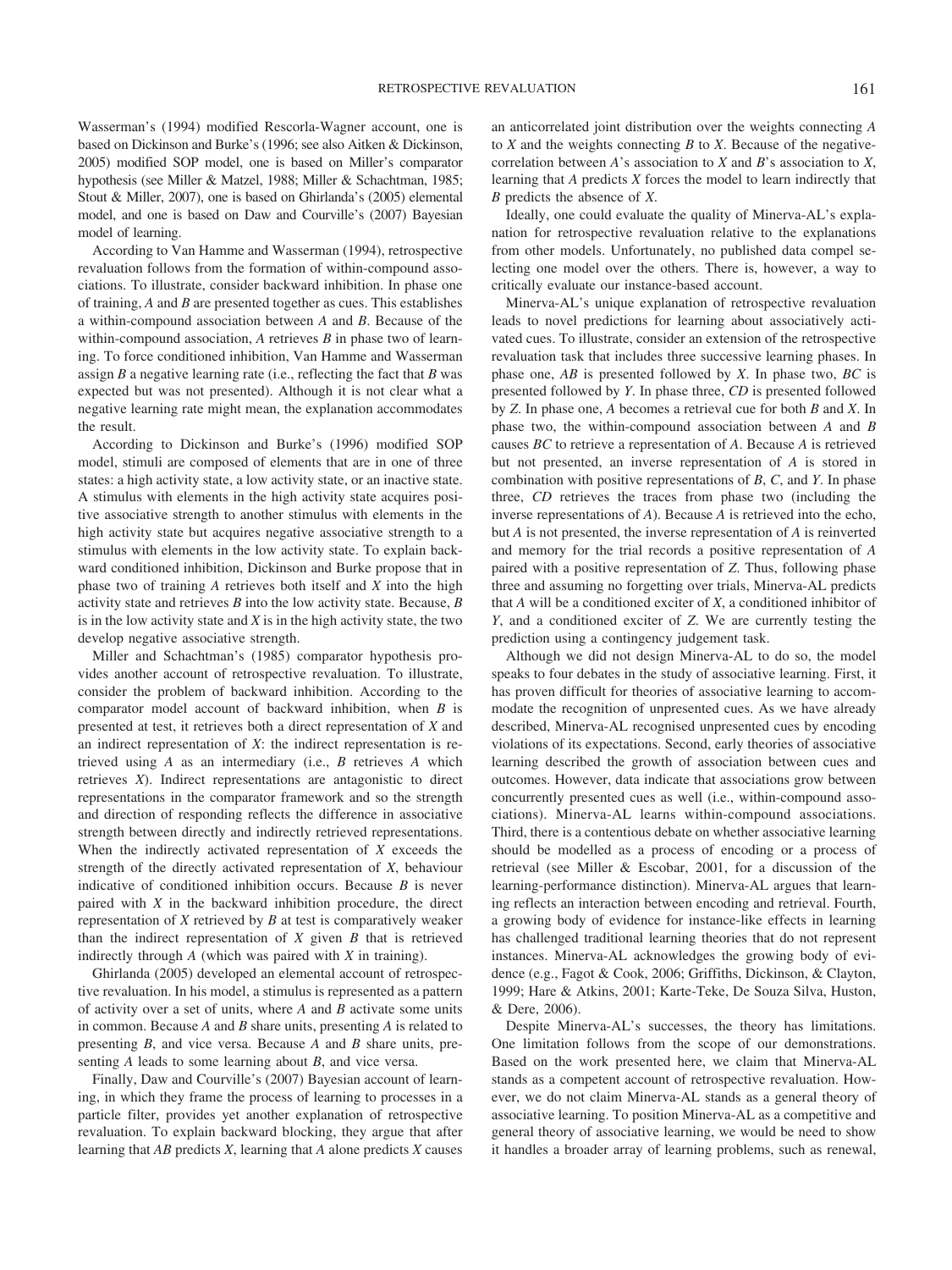stimulus generalization, stimulus discrimination, external inhibition, superconditioning, latent inhibition, overexpectation, recovery from overexpectation, overshadowing, recovery from overshadowing, and discrimination of cues presented singly and in compound. We are working on generalizing the model to these other protocols (Jamieson, Crump, & Hannah, 2010).

Another limitation of our account is its rudimentary representation of the timed presentation of cues and outcomes within a learning trial. In the simulations we have conducted, we present the cue (or cues) as a probe to memory, retrieve the echo, and then encode the events of the trial against the full event vector. Thus, whereas Minerva-AL can simulate a situation in which the cue (or cues) precedes the outcome (e.g., the distinction between forward and backward conditioning), Minerva-AL does not appreciate the difference between more subtle temporal manipulations, such as the distinction between delay and trace conditioning. Modelling the details of timed presentation on learning has been dealt with elsewhere in both the conditioning (e.g., Dickinson & Burke, 1996; Gallistel & Gibbon, 2000; Sutton & Barto, 1981; Wagner, 1981) and human memory literatures (e.g., Brown, Preece, & Hulme, 2000; Howard & Kahana, 2002). Developing a mechanism to simulate details of stimulus timing within the trial presents a challenge for future work.

Minerva 2 is one of several instance-based theories of human memory. So, then, why did we choose to build our account based on Minerva 2? We used Minerva 2 rather than a different theory for two reasons. First, the theory is simple and provides a clear method to discuss how storage and retrieval of instances can predict associative learning. Second, and most importantly, the Minerva 2 model is important in the study of human memory because it explains memory of the general based on memory for the particular. The problem of associative learning poses the same difficulty for an exemplar account: it is easy to imagine that memory for instances is at play in learning, but it is not so clear how memory for the generalities between cues and outcomes might emerge from the store of instances. By using Minerva 2, we have illustrated how contingency learning emerges out of the storage and retrieval of instances, without requiring a second learning system to compile contingency information. We do not wish, however, to suggest that an instance-based theory of learning must take the exact framework of Minerva 2. There are a number of instance-based models available (e.g., Kruschke, 1992; Vokey & Higham, 2004) that could achieve similar outcomes from different assumptions.

Minerva-AL is an adaptation of the Minerva 2 model. Because of that relationship, one might jump to the conclusion that Minerva-AL extends the reach of the Minerva 2 model to the domain of associative learning. That conclusion would be in error. Despite sharing common principles, the Minerva 2 and Minerva-AL models differ in measurable ways. We emphasise that Minerva 2 does not predict associative learning and that Minerva-AL can, in some cases, contradict predictions made from its parent theory. To integrate the two theories, one might speculate that expectancy-encoding operates only in cases where learning is unintentional or that expectancy-encoding is suppressed in situations where learning is deliberate. Until we can specify when expectancy-encoding should be at work and until we can specify a computational mechanism to control when expectancy-encoding will influence learning, we remain silent on the point. The integration of the two theories stands as a challenge for future work.

#### **Re´sume´**

Nous adaptons un modèle d'instance de la mémoire humaine, Minerva 2, afin de simuler la réévaluation rétrospective. Dans ce modèle, la mémoire préserve les événements des essais individuels sous forme de traces séparées. Une cible présentée à la mémoire contacte toutes les traces en parallèle et active chacune d'entre elles. L'information récupérée en mémoire est la somme des traces activées. L'apprentissage est modélisé comme un processus de rappel indicé; l'encodage est modélisé comme un processus d'encodage différentiel de caractéristiques inattendues de la cible (c.-à-d., encodage des attentes). Le modèle s'applique à trois exemples de réévaluation rétrospective : le blocage inversé, la récupération du blocage et l'inhibition conditionnée inversée. Ces travaux intègrent une compréhension de la mémoire humaine et de l'apprentissage associatif complexe.

*Mots-clés* : Théorie de l'instance, apprentissage associatif, réévaluation rétrospective, Minerva 2

#### **References**

- Aitken, M. R. F., & Dickinson, A. (2005). Simulations of a modified SOP model applied to retrospective revaluation of human causal learning. *Learning and Behaviour, 33,* 147–159.
- Arndt, J., & Hirshman, E. (1998). True and false recognition in MINERVA 2: Explanations from a global matching perspective. *Journal of Memory and Language, 39,* 371–391.
- Beckers, T., Miller, R., De Houwer, J., & Urushihara, K. (2006). Reasoning rats: Forward blocking in Pavlovian animal conditioning is sensitive to constraints of causal inference. *Journal of Experimental Psychology: General, 135,* 92–102.
- Blaisdell, A. P., Gunther, L. M., & Miller, R. R. (1999). Recovery from blocking achieved by extinguishing the blocking CS. *Animal Learning & Behavior, 27,* 63–76.
- Blaser, R. E., Couvillon, P. A., & Bitterman, M. E. (2004). Backward blocking in honeybees. *The Quarterly Journal of Experimental Psychology, 57*B, 349 –360.
- Bouton, M. E., & Moody, E. W. (2004). Memory processes in classical conditioning. *Neuroscience and Biobehavioural Reviews*, 28, 663-674.
- Brooks, L. R. (1978). *Nonanalytic concept formation and memory for instances.* In E. Rosch & B. B. Lloyd (Eds.), *Cognition and categori*zation (pp. 169-211). Hillsdale, NJ: Erlbaum Associations, Inc.
- Brooks, L. R. (1987). Decentralized control of categorization: The role of prior processing episodes. In U. Neisser (Ed.), *Concepts and conceptual development: Ecological and intellectual factors in categorization* (pp. 141–174). Cambridge, England: Cambridge University Press.
- Brown, G. D. A., Preece, T., & Hulme, C. (2000). Oscillator-based memory for serial order. *Psychological Review, 107,* 127–181.
- Clark, S. E. (1997). A familiarity-based account of confidence-accuracy inversions in recognition memory. *Journal of Experimental Psychology*: *Learning, Memory, and Cognition, 25,* 232–238.
- Daw, N. D., & Courville, A. C. (2007). The pigeon as particle filter. In J. Platt, D. Koller, Y. Singer, S. Roweis (Eds.), *Advances in neural information processing systems 20* (pp. 369-376). Cambridge, MA: MIT Press*.*
- Dickinson, A., & Burke, J. (1996). Within-compound associations mediate the retrospective revaluation of causality judgements. *Quarterly Journal of Experimental Psychology, 37,* 397– 416.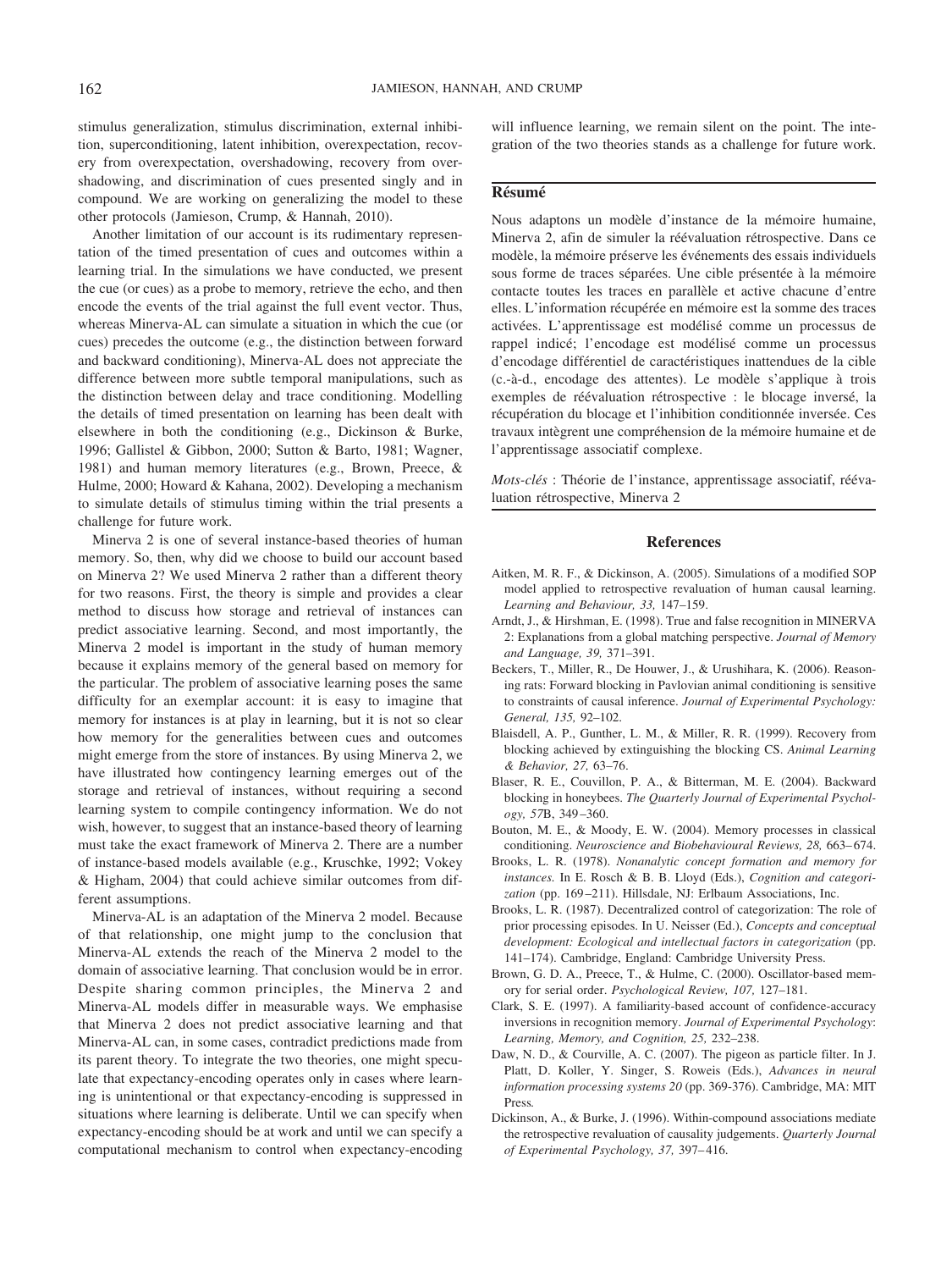- Dougherty, M. R. P., Gettys, C. F., & Ogden, E. E. (1999). MINERVA-DM: A memory processes model for judgments of likelihood. *Psychological Review, 106,* 180 –209.
- Fagot, J., & Cook, R. G. (2006). Evidence for large long-term memory capacities in baboons and pigeons and its implications for learning and the evolution of cognition. *Proceedings of the National Academy of Sciences, USA, 103*(46), 17564 –17567.
- Gallistel, C. R., & Gibbon, J. (2000). Time, rate, and conditioning. *Psychological Review, 107,* 289 –344.
- Ghirlanda, S. (2005). Retrospective revaluation as simple associative learning. *Journal of Experimental Psychology: Animal Behavior Processes, 31,* 107–111.
- Goldinger, S. D. (1998). Echoes of echoes? An episodic theory of lexical access. *Psychological Review, 105,* 251–279.
- Griffiths, D. P., Dickinson, A., & Clayton, N. S. (1999). Declarative and episodic memory: What can animals remember about their past? *Trends in Cognitive Science, 3,* 74 – 80.
- Hare, J. F., & Atkins, B. A. (2001). The squirrel that cried wolf: Reliability detection by juvenile Richardson's ground squirrels (*Spermophilus richardsonii*). *Behavioral Ecology & Sociobiology, 51,* 108 –112.
- Hintzman, D. L. (1984). MINERVA 2: A simulation model of human memory. *Behaviour Research Methods, Instruments, & Computers, 16,* 96 –101.
- Hintzman, D. L. (1986). "Schema abstraction" in a multiple-trace memory model. *Psychological Review, 93,* 411– 428.
- Hintzman, D. L. (1987). Recognition and recall in MINERVA-2: Analysis of the "recognition failure paradigm. In P. E. Morris (Ed.), *Modelling cognition* (pp. 215–229). London, England: Wiley.
- Hintzman, D. L. (1988). Judgments of frequency and recognition memory in a multiple-trace memory model. *Psychological Review, 95,* 528 –551.
- Howard, M. W., & Kahana, M. J. (2002). A distributed representation of temporal context. *Journal of Mathematical Psychology, 46,* 269 –299.
- Jamieson, R. K., Crump, J. C. M., & Hannah, S. D. (2010). An instancebased account of associative learning. Manuscript submitted for publication.
- Jamieson, R. K., Holmes, S., & Mewhort, D. J. K. (in press). Global similarity predicts dissociation of classification and recognition: Evidence questioning the implicit/explicit learning distinction in amnesia. *Journal of Experimental Psychology: Learning, Memory, and Cognition.*
- Jamieson, R. K., & Mewhort, D. J. K. (2009a). Applying an exemplar model to the artificial-grammar task: Inferring grammaticality from similarity. *Quarterly Journal of Experimental Psychology, 62,* 550 –575.
- Jamieson, R. K., & Mewhort, D. J. K. (2009b). Applying an exemplar model to the serial reaction time task: Anticipating from experience. *Quarterly Journal of Experimental Psychology, 62,* 1757–1783.
- Jamieson, R. K., & Mewhort, D. J. K. (2010). Applying an exemplar model to the artificial grammar task: String completion and performance on individual items. *Quarterly Journal of Experimental Psychology, 63,* 1014 –1039.
- Kamin, L. J. (1969). Predictability, surprise, attention, and conditioning. In B. A. Campbell & R. M. Church (Eds.), *Punishment* (pp. 279 –296). New York, NY: Appleton-Century-Crofts.
- Kart-Teke, E., De Souza Silva, M. A., Huston, J. P., & Dere, E. (2006). Wistar rats show episodic-like memory for unique experiences. *Neurobiology of Learning and Memory, 85,* 173–182.
- Kruschke, J. K. (1992). ALCOVE: An exemplar-based connectionist model of learning. *Psychological Review, 99,* 22– 44.
- Kruschke, J. K. (1996). Base rates in category learning. *Journal of Experimental Psychology: Learning, Memory, and Cognition, 22,* 3–26.
- Kruschke, J. K. (2001). Toward a unified model of attention in associative learning. *Journal of Mathematical Psychology, 45,* 812– 863.
- Kwantes, P. J. (2005). Using context to build semantics. *Psychonomic Bulletin & Review, 12,* 703–710.
- Kwantes, P. J., & Mewhort, D. J. K. (1999). Modeling lexical decision and

word naming as a retrieval process. *Canadian Journal of Experimental Psychology, 53,* 306 –315.

- Kwantes, P. J., & Neal, A. (2006). Why people underestimate y when extrapolating in linear functions. *Journal of Experimental Psychology: Learning, Memory, and Cognition, 32,* 1019 –1030.
- Logan, G. D. (1988). Toward an instance theory of automatization. *Psychological Review, 95,* 492–527.
- Logan, G. D. (2002). An instance theory of attention and memory. *Psychological Review, 109,* 376 – 400.
- Mackintosh, N. J. (1975). A theory of attention: Variations in the associability of stimuli with reinforcement. *Psychological Review, 82,* 276 –298.
- Medin, D. L., & Schaffer, M. M. (1978). Context theory of classification learning. *Psychological Review, 85,* 207–238.
- Melchers, K. G., Lachnit, H., & Shanks, D. R. (2004). Within-compound associations in retrospective revaluation and indirect learning: A challenge for comparator theory. *Quarterly Journal of Experimental Psychology, 57,* 25–53.
- Miller, R. R., & Escobar, M. (2001). Contrasting acquisition-focused and performance-focused models of acquired behavior. *Current Directions in Psychological Science, 10,* 141–145.
- Miller, R. R., & Matute, H. (1996). Biological significance in forward and backward blocking: Resolution of a discrepancy between animal conditioning and human causal judgment. *Journal of Experimental Psychology: General, 125,* 370 –386.
- Miller, R. R., & Matzel, L. D. (1988). The comparator hypothesis: A response rule for the expression of associations. In G. H. Bower (Ed.), *The psychology of learning and motivation,* Vol. 22 (pp. 51–92). San Diego, CA: Academic Press.
- Miller, R. R., & Schachtman, T. R. (1985). Conditioning context as an associative baseline: Implications for response generation and the nature of conditioned inhibition. In R. R. Miller & N. E. Spear (Eds.), *Information processing in animals: Conditioned inhibition* (pp. 51– 88). Hillsdale, NJ: Erlbaum.
- Nosofsky, R. M. (1986). Attention, similarity, and the identificationcategorization relationship. *Journal of Experimental Psychology: General, 115,* 39 –57.
- Pearce, J. M., & Hall, G. (1980). A model for Pavlovian learning: Variations in the effectiveness of conditioned but not unconditioned stimuli. *Psychological Review, 82,* 532–552.
- Rescorla, R. A. (1969). Conditioned inhibition of fear resulting from negative CS-US contingencies. *Journal of Comparative and Physiological Psychology, 67,* 504 –509.
- Rescorla, R. A. (1971). Summation and retardation tests of latent inhibition. *Journal of Comparative and Physiological Psychology, 75,* 77– 81.
- Rescorla, R. A., & Wagner, A. R. (1972). A theory of Pavlovian conditioning: Variations in the effectiveness of reinforcement and nonreinforcement. In A. H. Black & W. F. Prokasy (Eds.), *Classical conditioning II* (pp. 64 –99). New York, NY: Appleton-Century-Crofts.
- Shanks, D. R. (1985). Forward and backward blocking in human contingency judgment. *Quarterly Journal of Experimental Psychology, 37,* 1–21.
- Stout, S. C., & Miller, R. R. (2007). Sometimes-competing retrieval (SOCR): A formalization of the comparator hypothesis. *Psychological Review, 114,* 759 –783.
- Sutton, R. S., & Barto, A. G. (1981). Toward a modern theory of adaptive networks: Expectation and prediction. *Psychological Review, 88,* 135–170.
- Urcelay, G. P., Perelmuter, O., & Miller, R. R. (2008). Pavlovian backward conditioned inhibition in humans: Summation and retardation tests. *Behavioural Processes, 77,* 299 –305.
- Van Hamme, L. J., & Wasserman, E. A. (1994). Cue competition in causality judgments: The role of nonpresentation of compound stimulus elements. *Learning & Motivation, 25,* 127–151.
- Vokey, J. R., & Higham, P. A. (2004). Opposition logic and neural network models in artificial grammar learning. *Consciousness and Cognition, 13,* 565–578.